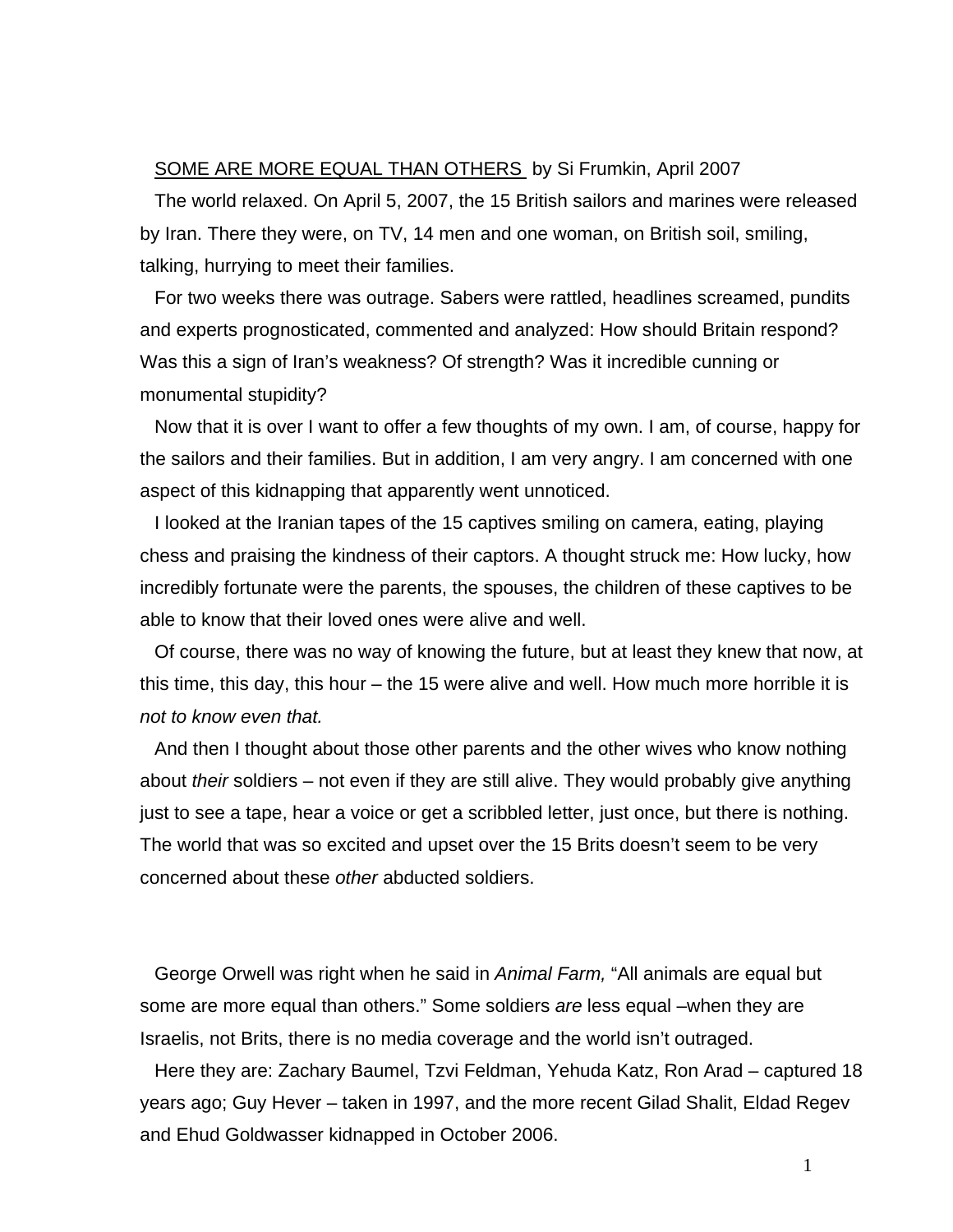Their fate is unknown. There have been no communications, no confirmed reports, nothing.

And then I thought about the International Red Cross – the respected, revered, caring organization whose business it is to monitor and intercede when human rights are violated.

I had just one contact with the Red Cross during the 4 years I spent in ghettos and concentration camps: a month or so before the war ended, Red Cross packages were distributed to us in Dachau - a pound of sugar, two cans of sardines, biscuits and 10 cigarettes; they were individual packages but we got one for every four prisoners. Also, I know that Red Cross representatives visited the Theresienstadt concentration camp during the war and were enthused – the Nazis had cleaned up the camp, provided food and adequate clothing, even a school and a theater, for the few days the inspectors were there - but, yes, they did go there.

Red Cross did monitor the American POWs in Germany – and German POWs in the U.S. and Britain – there was mail, food, medical care and no forced labor. There was just one exception: the Berga POW camp for Jewish American soldiers – the dog tags showed the soldier's religion; a Jew had an "H" for "Hebrew" – the Red Cross never went there and the soldiers at Berga and elsewhere were starved and worked to death. (For more info you can Google "Berga") I guess some GIs also were more equal than others.

Currently, the International Red Cross visits Guantanamo to make sure that the conditions there are humane, that prisoners have access to legal advice, prayers, medical care, physical exercise and a choice of menus that are meticulously prepared to conform with religious requirements – they can have regular or vegetarian or vegetarian with fish!

The Red Cross also regularly visits Israeli prisons to make sure that imprisoned terrorists – who had been tried and found guilty in open court - are treated humanely and are visited regularly by their families.

This is only fair and just. But why isn't this standard applied to prisoners of Islam? And why isn't the Red Cross calling for U.N. sanctions, why is there no pressure from the public, the media, from civilized nations?

2